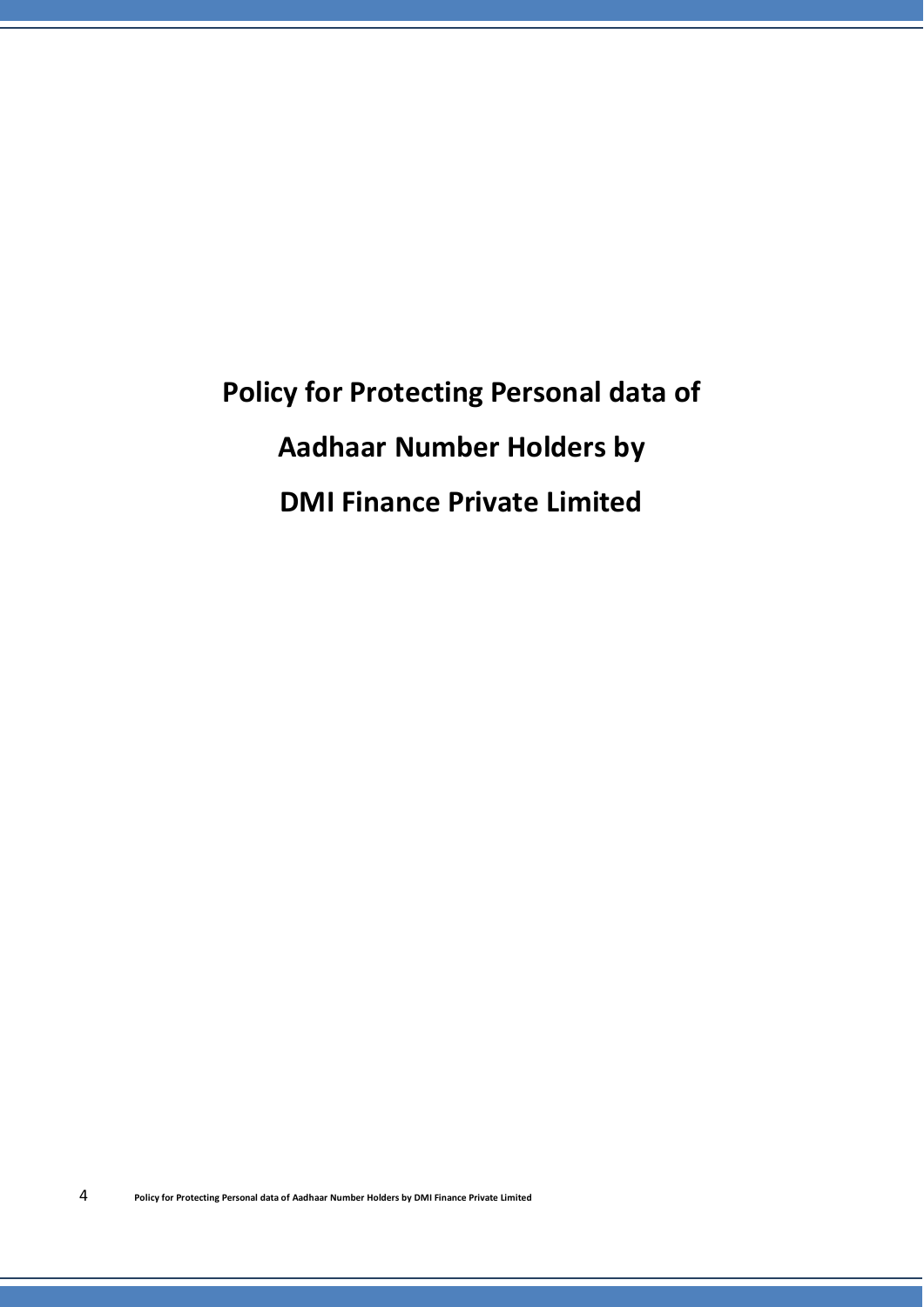## **Abbreviations**

| <b>Abbreviation</b> | <b>Description</b>                                       |
|---------------------|----------------------------------------------------------|
| ADV                 | Aadhaar Data Vault                                       |
| ASA                 | <b>Authentication Service Agency</b>                     |
| <b>AUA</b>          | <b>Authentication User Agency</b>                        |
| CERT-In             | Indian Computer Emergency Response Team                  |
| <b>CIDR</b>         | Central Identities Data Repository                       |
| e-KYC               | Electronic Know Your Customer                            |
| e-Mail              | <b>Electronic Mail</b>                                   |
| <b>HSM</b>          | <b>Hardware Security Module</b>                          |
| KUA                 | e-KYC User Agency                                        |
| <b>NDA</b>          | Non-Disclosure Agreement                                 |
| <b>OTP</b>          | One-Time Password                                        |
| <b>PID</b>          | Personal Identity Data                                   |
| <b>SMS</b>          | <b>Short Message Service</b>                             |
| <b>STQC</b>         | <b>Standardisation Testing and Quality Certification</b> |
| <b>UIDAI</b>        | Unique Identification Authority of India                 |
| UID Token           | Unique ID Token                                          |
| <b>VID</b>          | <b>Virtual ID</b>                                        |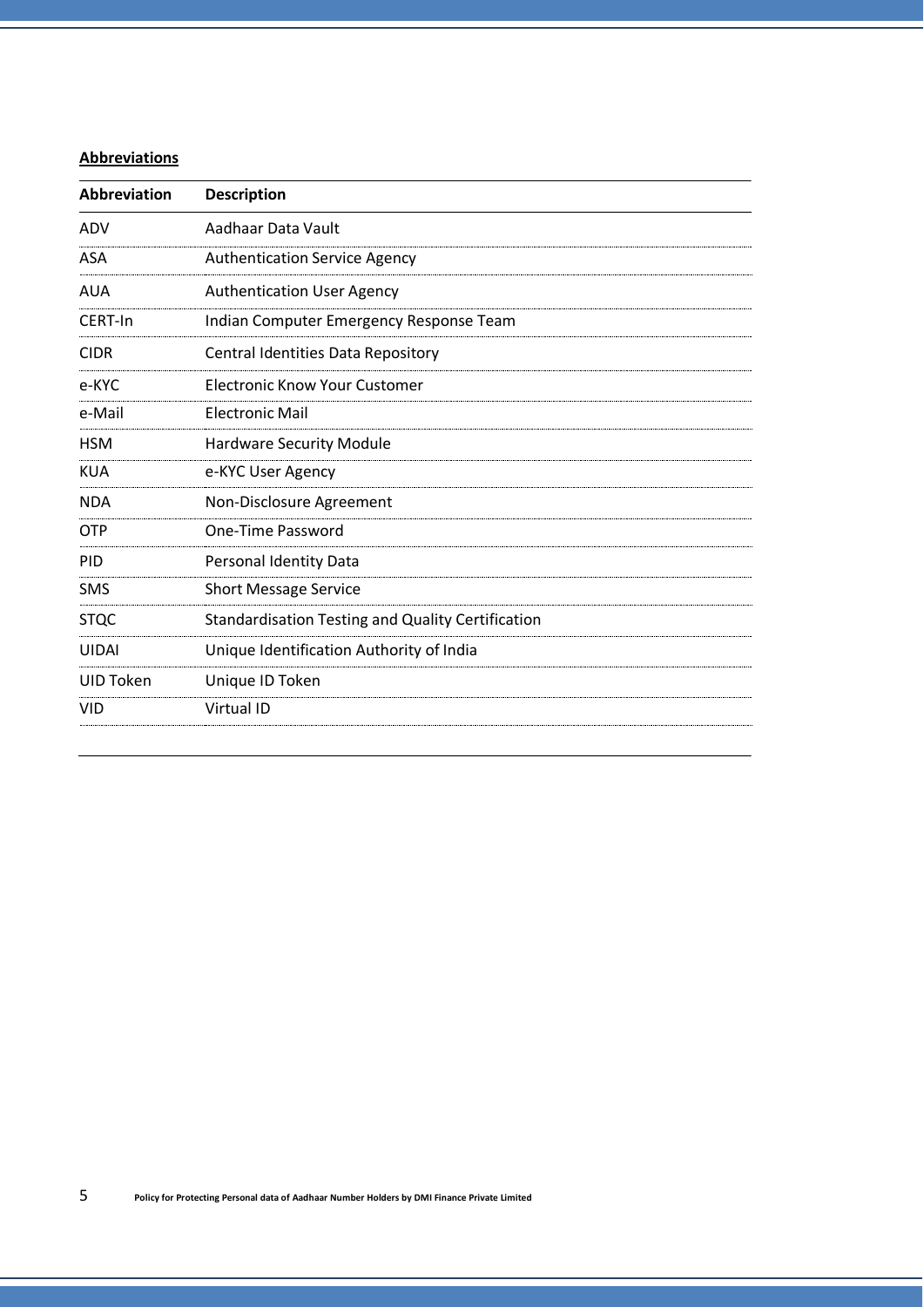# **Table of Contents**

| 1. |  |
|----|--|
| 2. |  |
| 3. |  |
| 4. |  |
| 5. |  |
| 6. |  |
| 7. |  |
| 8. |  |
| 9. |  |
|    |  |
|    |  |
|    |  |
|    |  |
|    |  |
|    |  |
|    |  |
|    |  |
|    |  |
|    |  |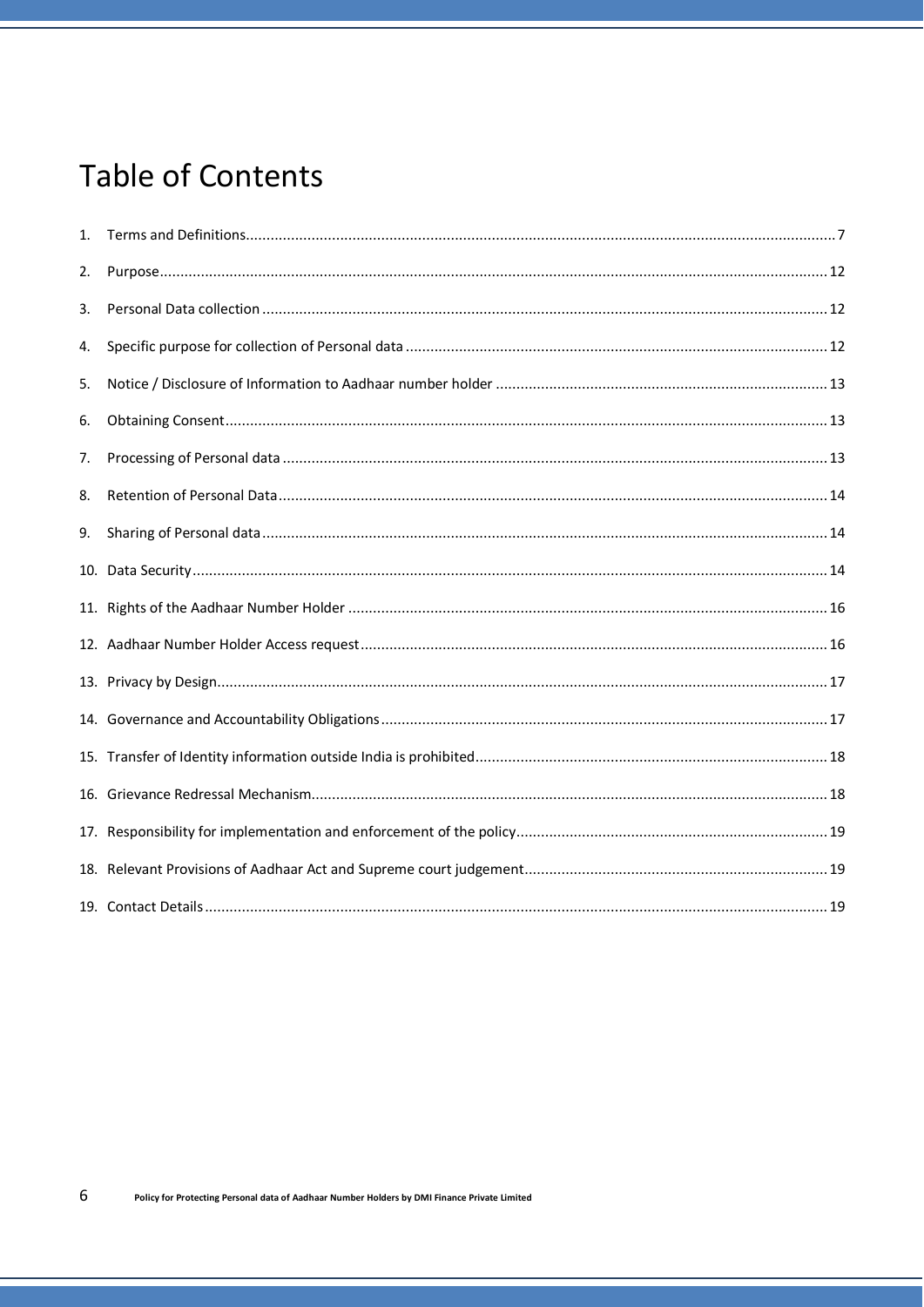## <span id="page-3-0"></span>**1. Terms and Definitions:**

a) "*Aadhaar number*" means an identification number issued to an individual under sub-section (3) of section 3, and includes any alternative virtual identity generated under sub-section (4) of that section.

*Reference: Section 2(a) of the Aadhaar (Targeted Delivery of Financial and other Subsidies, Benefits and Services) Act, 2016 and Section 3(i)(a) of the Aadhaar and Other Laws (Amendment) Act, 2019*

b) "*Aadhaar Data Vault*" *(ADV)* means a separate secure database/vault/system where the entities mandatorily store Aadhaar numbers and any connected data such that it will be the only place where the said data will be stored.

*Reference: Point number (a) Circular No. 11020/205/2017 – UIDAI (Auth-I), dated 25.07.2017*

c) "*Anonymization*" in relation to personal data, means such irreversible process of transforming or converting personal data to a form in which an individual cannot be identified, which meets the standards of irreversibility.

*Reference: Section 3 (2) of the Personal Data Protection Bill 2019*

d) "*Authentication*" means the process by which the Aadhaar number along with demographic information or biometric information of an individual is submitted to the Central Identities Data Repository for its verification and such Repository verifies the correctness, or the lack thereof, on the basis of information available with it.

*Reference: Section 2(c) of the Aadhaar (Targeted Delivery of Financial and other Subsidies, Benefits and Services) Act, 2016*

e) *"Authentication Service Agency" or "ASA"* shall mean an entity providing necessary infrastructure for ensuring secure network connectivity and related services for enabling a requesting entity to perform authentication using the authentication facility provided by the Authority.

*Reference: Regulation number 2(f) of the Aadhaar (Authentication) Regulations, 2016*

f) *"Authentication User Agency" or "AUA"* means the requesting entity that uses the Yes/ No authentication facility provided by the Authority.

*Reference: Regulation number 2(g) of the Aadhaar (Authentication) Regulations, 2016*

g) "*Authority"* meansthe Unique Identification Authority of India established under sub-section (1) of section 11 of the Aadhaar (Targeted Delivery of Financial and other Subsidies, Benefits and Services) Act, 2016.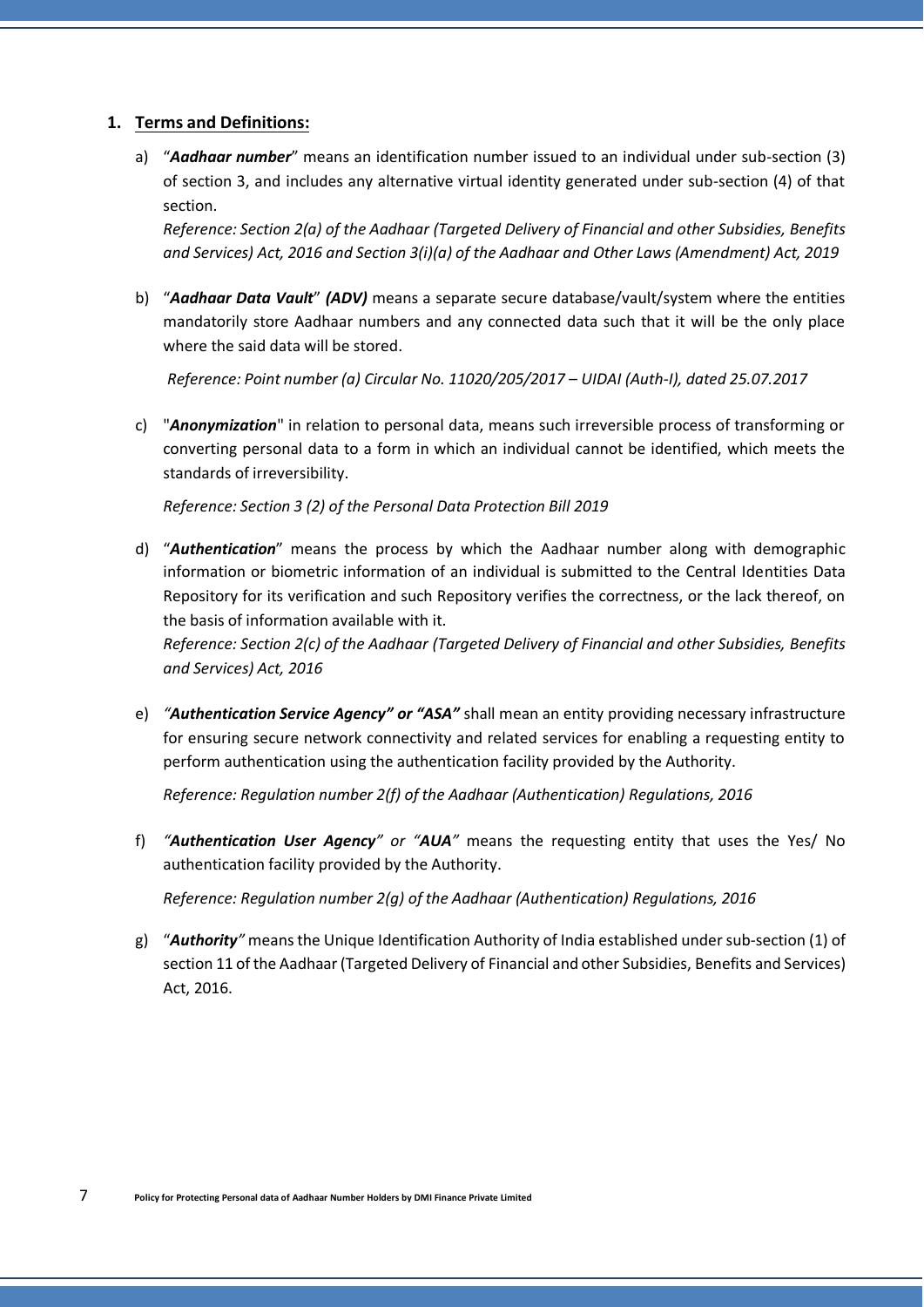*Reference: Section 2(e) of the Aadhaar (Targeted Delivery of Financial and other Subsidies, Benefits and Services) Act, 2016*

h) "*Biometric information*" means photograph, fingerprint, iris scan, or such other biological attributes of an individual as may be specified by regulations.

*Reference: Section 2(g) of the Aadhaar (Targeted Delivery of Financial and other Subsidies, Benefits and Services) Act, 2016*

i) "*Central Identities Data Repository*" (**CIDR**) means a centralized database in one or more locations containing all Aadhaar numbers issued to Aadhaar number holders along with the corresponding demographic information and biometric information of such individuals and other information related thereto.

*Reference: Section 2(h) of the Aadhaar (Targeted Delivery of Financial and other Subsidies, Benefits and Services) Act, 2016*

j) "*Consent"* means the consent referred to in section 11 of PDP bill 2019

*Reference:section 11 of PDP bill 2019 (given below)*

**11.** (*1*) The personal data shall not be processed, except on the consent given by the data principal at the commencement of its processing.

(2) The consent of the data principal shall not be valid, unless such consent is—

(a) free, having regard to whether it complies with the standard specified under section 14 of the Indian Contract Act, 1872;

(b) informed, having regard to whether the data principal has been provided with the information required under section 7;

(c) specific, having regard to whether the data principal can determine the scope of consent in respect of the purpose of processing;

(d) clear, having regard to whether it is indicated through an affirmative action that is meaningful in a given context; and

(e) capable of being withdrawn, having regard to whether the ease of such withdrawal is comparable to the ease with which consent may be given.

(3) In addition to the provisions contained in sub-section (*2*), the consent of the data principal in respect of processing of any sensitive personal data shall be explicitly obtained—

(a) after informing him the purpose of, or operation in, processing which is likely to cause significant harm to the data principal;

(b) in clear terms without recourse to inference from conduct in a context; and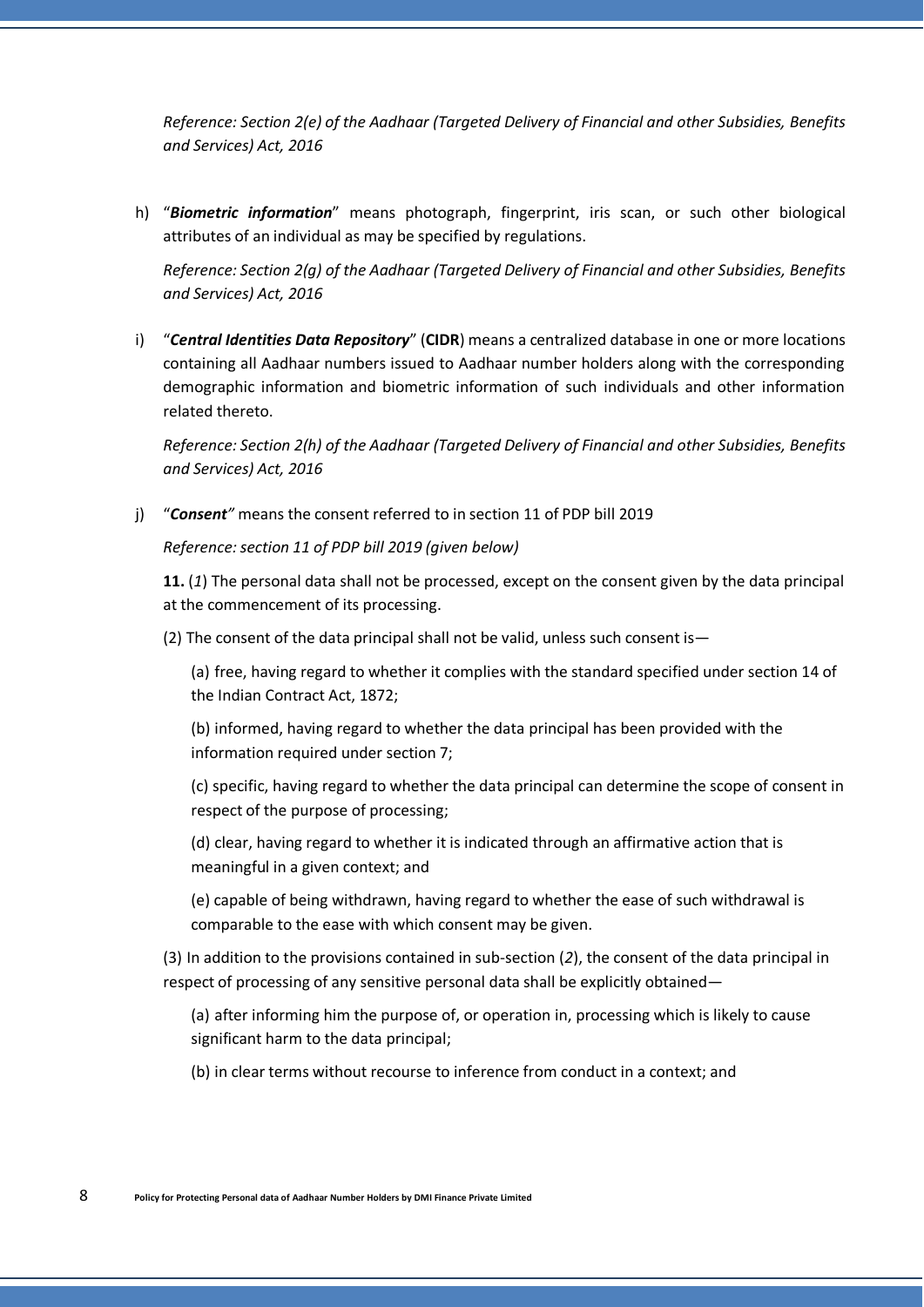(c) after giving him the choice of separately consenting to the purposes of, operations in, the use of different categories of, sensitive personal data relevant to processing.

(4) The provision of any goods or services or the quality thereof, or the performance of any contract, or the enjoyment of any legal right or claim, shall not be made conditional on the consent to the processing of any personal data not necessary for that purpose.

(5) The burden of proof that the consent has been given by the data principal for processing of the personal data under this section shall be on the data fiduciary.

(6) Where the data principal withdraws his consent from the processing of any personal data without any valid reason, all legal consequences for the effects of such withdrawal shall be borne by such data principal.

k) *"De-identification"* means the process by which a data fiduciary or data processor may remove, or mask identifiers from personal data, or replace them with such other fictitious name or code that is unique to an individual but does not, on its own, directly identify the data principal;

*Reference: Section 3(16) of the Personal Data Protection bill 2019*

l) "*Demographic information*" includes information relating to the name, date of birth, address and other relevant information of an individual, as may be specified by regulations for the purpose of issuing an Aadhaar number, but shall not include race, religion, caste, tribe, ethnicity, language, records of entitlement, income or medical history.

*Reference: Section 2(k) of the Aadhaar (Targeted Delivery of Financial and other Subsidies, Benefits and Services) Act, 2016*

m) "*e-KYC User Agency*" or "*KUA*" shall mean the requesting entity which, in addition to being an AUA, uses e-KYC authentication facility provided by the Authority.

*Reference: Regulation number 2(l) of the Aadhaar (Authentication) Regulations, 2016*

n) "*Global AUAs*" meansthe agencies which will have accessto full e-KYC (with Aadhaar number) and the ability to store Aadhaar number within their system.

*Reference: Point number 9(a) of Circular No. 1 of 2018, F. No. K-11020/217/2018-UIDAI (Auth-I), dated 10th January 2018*

o) *"LocalAUAs*" meansthe agencies which will only have accessto Limited KYC and will not be allowed to store Aadhaar number within their systems.

*Reference: Point number 9(b) of Circular No. 1 of 2018, F. No. K-11020/217/2018-UIDAI (Auth-I), dated 10th January 2018*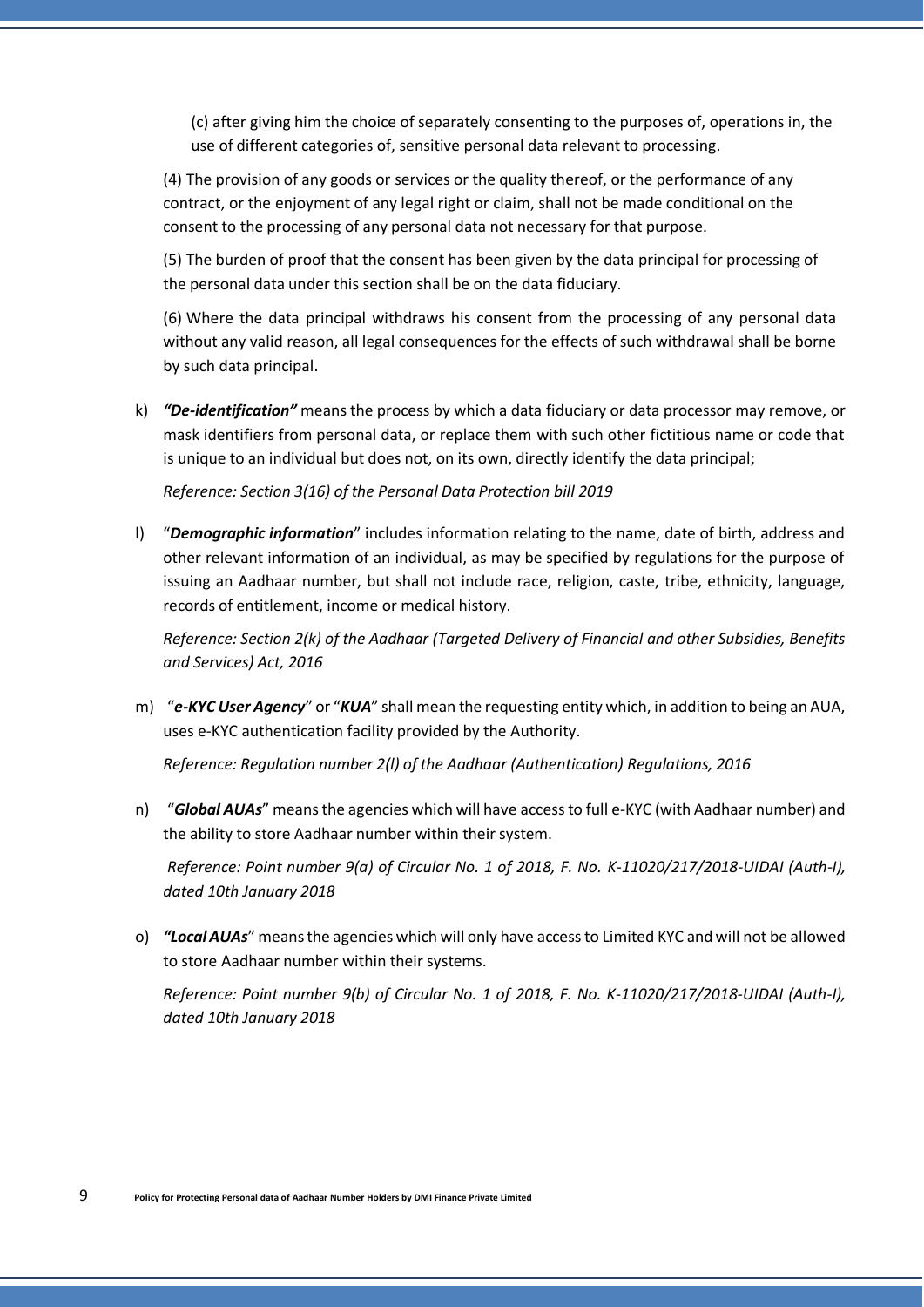*p)* "*Hardware Security Module (HSM)" means a device that will store the keys used for digital signing of Auth XML and decryption of e-KYC response data received from UIDAI.*

*Reference: Point number 4 of Circular No. 11020/204/2017 – UIDAI (Auth-I), dated 22.06.2017*

q) "*Identity information*" in respect of an individual, includes his Aadhaar number, his biometric information and his demographic information.

*Reference: Section 2(n) of the Aadhaar (Targeted Delivery of Financial and other Subsidies, Benefits and Services) Act, 2016*

r) "*Limited KYC*" meansthe service that does not return Aadhaar number and only provides an agency specific unique UID Token along with other demographic fields that are shared with the Local AUAs depending upon its need.

*Reference: Point number 3 (II) and 9(b) of ‒ Circular No. 1 of 2018, F. No. K-11020/217/2018-UIDAI (Auth-I), dated 10th January 2018*

s) "*PID Block*" means the Personal Identity Data element which includes necessary demographic and/or biometric and/or OTP collected from the Aadhaar number holder during authentication.

*Reference: Regulation number 2(n) of the Aadhaar (Authentication) Regulations, 2016*

t) *"Personal data"* means data about or relating to a natural person who is directly or indirectly identifiable, having regard to any characteristic, trait, attribute or any other feature of the identity of such natural person, whether online or offline, or any combination of such features with any other information, and shall include any inference drawn from such data for the purpose of profiling;

*Reference: Section 3(28) of the Personal Data Protection bill 2019*

u) *"Personnel*" means all the employees, staff and other individuals employed/contracted by the requesting entities;

*Reference: Regulation number 2 (1) (f) of Aadhaar (Data Security) Regulations 2016*

v) *"Processing"* in relation to personal data, means an operation or set of operations performed on personal data, and may include operations such as collection, recording, organisation, structuring, storage, adaptation, alteration, retrieval, use, alignment or combination, indexing, disclosure by transmission, dissemination or otherwise making available, restriction, erasure or destruction;

*Reference: Section 3(31) of the Personal Data Protection bill 2019*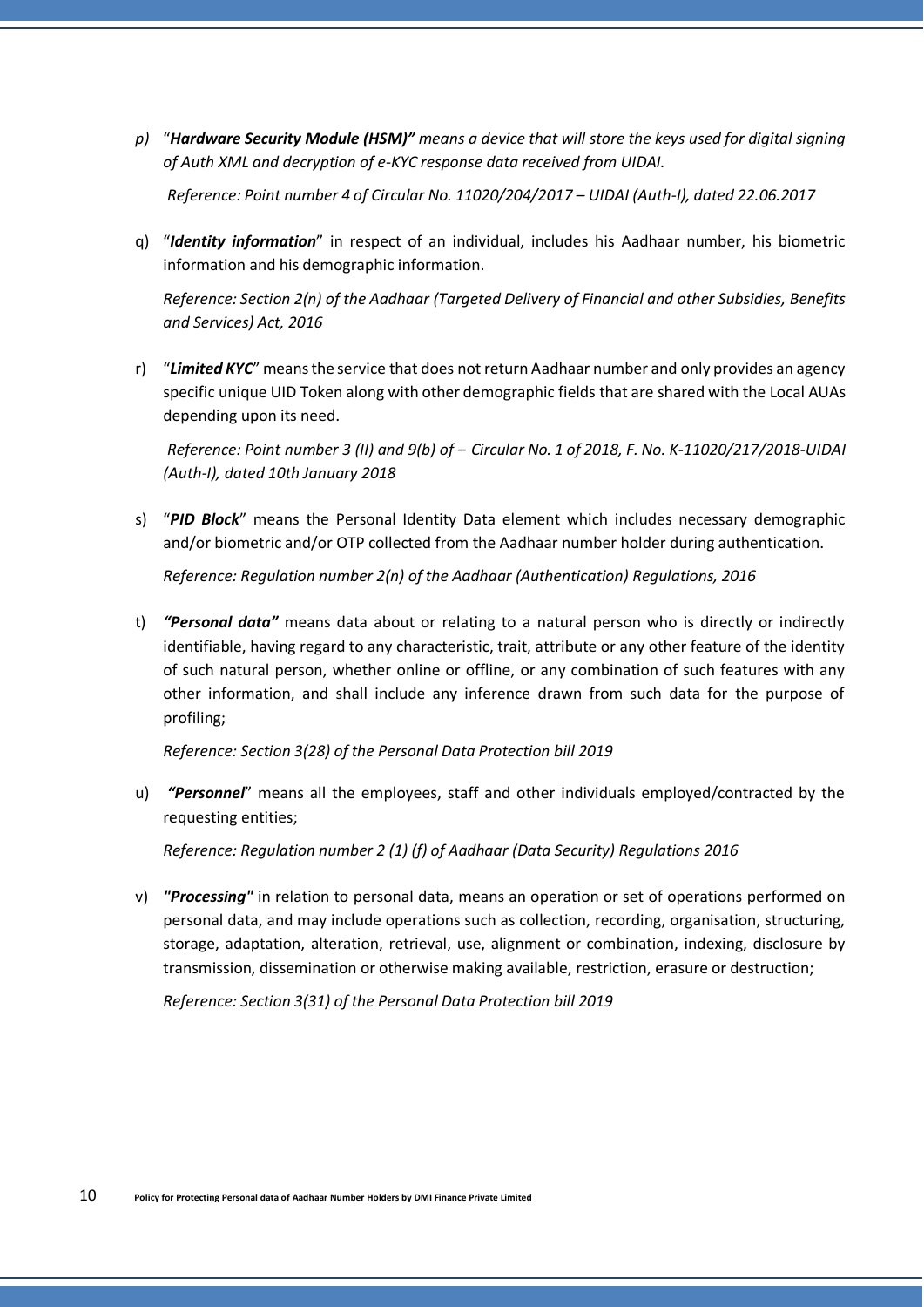w) "*Reference Key"* means an additional key which is mapped with each Aadhaar number stored in the Aadhaar data vault.

*Reference: Point number (c)* Circular No. 11020/205/2017 – UIDAI (Auth-I), dated 25.07.2017

x) *"Requesting Entity*" means **DMI Finance Private Limited ("DMI"),** a company incorporated under the Companies Act, 1956/Companies Act, 2013, as amended, bearing CIN: U65929DL2008PTC182749 and having its registered office at Express Building, Third Floor, 9-10, Bahadur Shah Zafar Marg, New Delhi – 110002, India, that shall submit the Aadhaar number, and demographic information or biometric information, of an individual to the Central Identities Data Repository for authentication.

*Reference: Section 2(u) of the Aadhaar (Targeted Delivery of Financial and other Subsidies, Benefits and Services) Act, 2016*

y) "*Resident*" means an individual who has resided in India for a period or periods amounting in all to one hundred and eighty-two days or more in the twelve months immediately preceding the date of application for enrolment.

*Reference: Section 2(v) of the Aadhaar (Targeted Delivery of Financial and other Subsidies, Benefits and Services) Act, 2016*

- z) *"Sensitive personal data or information"* means such personal information which consists of information relating to
	- i. password;
	- ii. financial information such as Bank account or credit card or debit card or other payment instrument details;
	- iii. physical, physiological and mental health condition;
	- iv. sexual orientation;
	- v. medical records and history;
	- vi. Biometric information;
	- vii. any detail relating to the above clauses as provided to body corporate for providing service; and
	- viii. any of the information received under above clauses by body corporate for processing, stored or processed under lawful contract or otherwise;

provided that, any information that is freely available or accessible in public domain or furnished under the Right to Information Act, 2005 or any other law for the time being in force shall not be regarded as sensitive personal data or information for the purposes of these rules.

*Reference: Rule 3 of the Information Technology (Reasonable Security Practices and Procedures and Sensitive Personal Data or Information) Rules, 2011*

aa) "*UID Token***"** means a 72-character alphanumeric string returned by UIDAI in response to the authentication and Limited KYC request. It will be unique for each Aadhaar number for a particular entity (AUA/Sub-AUA) and will remain same for an Aadhaar number for all authentication requestsby that particular entity.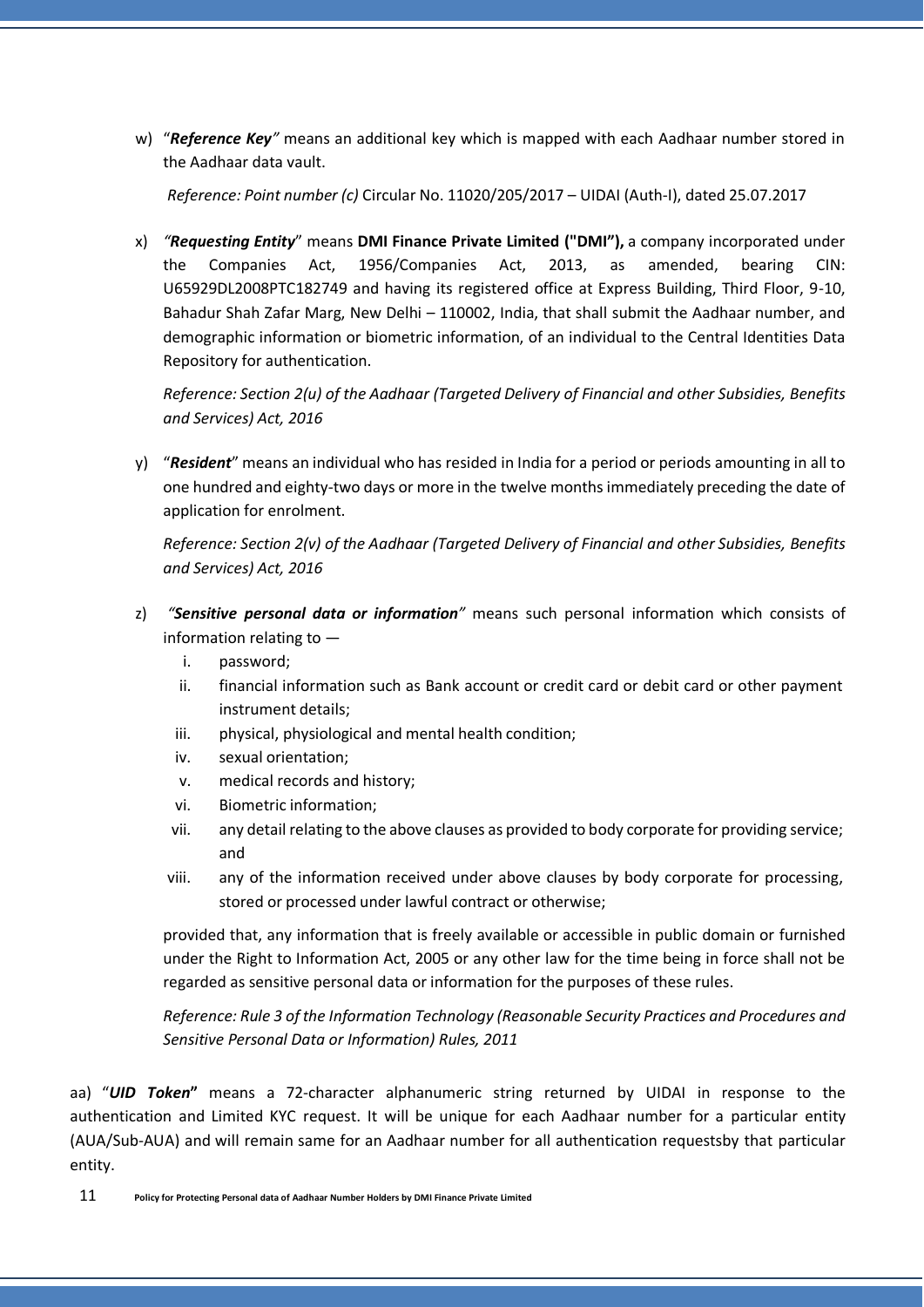*Reference: Point number 10 of in Circular No. 1 of 2018, F. No. K-11020/217/2018-UIDAI (Auth-I), dated 10th January 2018*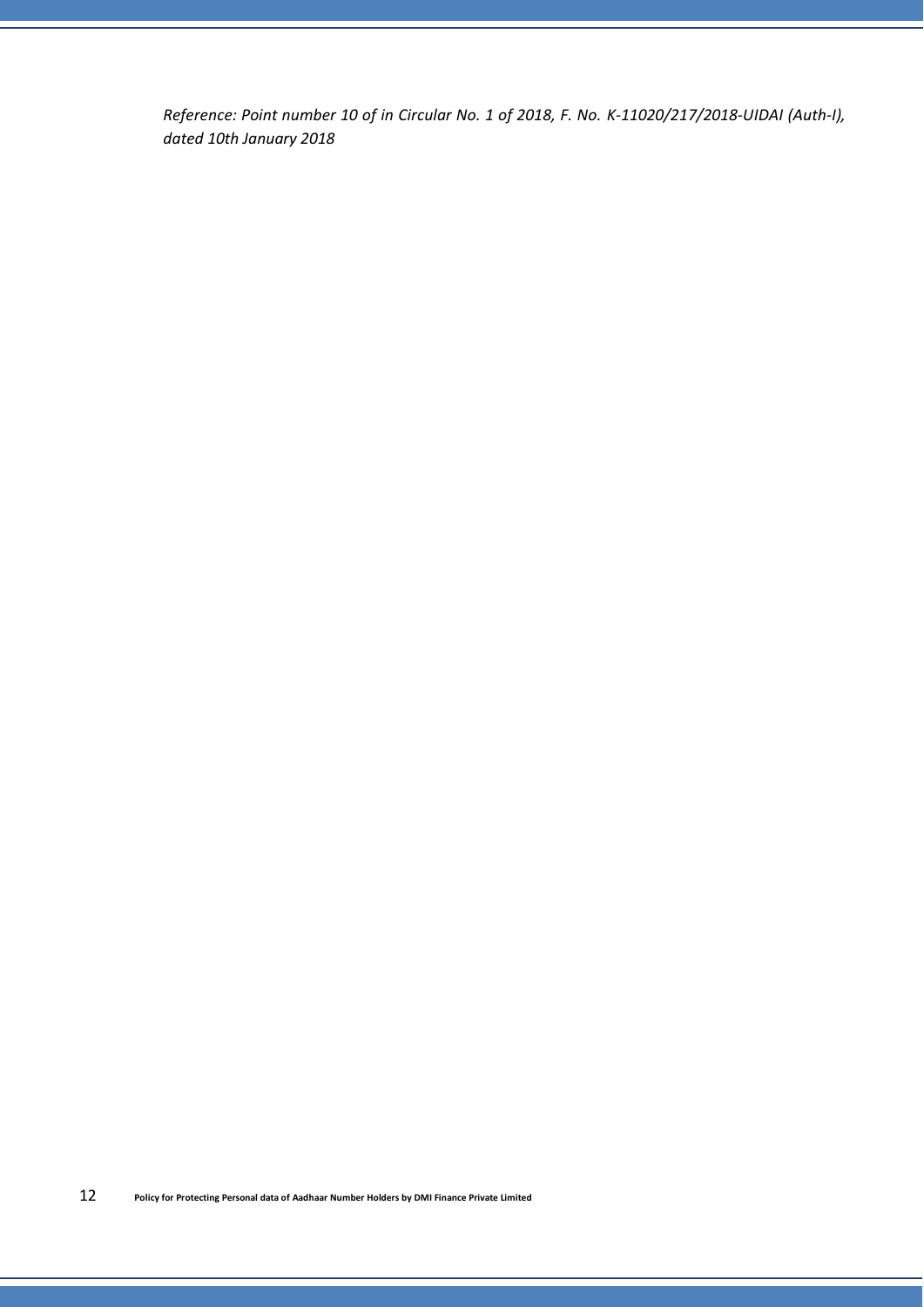bb) "*Virtual ID (VID)*" means any alternative virtual identity issued as an alternative to the actual Aadhaar number of an individual that shall be generated by the Authority in such manner as may be specified by regulations.

*Reference: Section 3 (4) of the Aadhaar (Targeted Delivery of Financial and other Subsidies, Benefits and Services) Act, 2016 and Section 4 of the Aadhaar and Other Laws (Amendment) Act, 2019*

## <span id="page-9-0"></span>**2. Purpose**

The purpose of this policy is to provide direction to the various stakeholders and responsible personnel within DMI Finance Private Limited **("DMI")** to protect personal data of Aadhaar number holders in compliance to the relevant provisions of the Aadhaar Act, 2016; the Aadhaar and Other Laws (Amendment) Act, 2019; the Aadhaar (Authentication) Regulations, 2016; the Aadhaar (Data Security) Regulations; the Aadhaar (Sharing of Information) Regulations, 2016; and the Information Technology Act, 2000, and regulations thereunder.

#### <span id="page-9-1"></span>**3. Personal Data collection**

DMI shall collect the personal data including Aadhaar number/Virtual ID, directly from the Aadhaar number holder for conducting authentication with UIDAI at the timeof providing the services.

#### <span id="page-9-2"></span>**4. Specific purpose for collection of Personal data**

- *a)* The Identity information including Aadhaar number / Virtual ID shall be collected for the purpose of authentication of Aadhaar number holder to provide PoI (proof of identity) and PoA (proof of address) to perform KYC (Know your customer) by DMI as per RBI (Reserve Bank of India) guidelines for the loan application.
- b) The identity information collected and processed shall only be used pursuant to applicable law and as permitted under the Aadhaar Act 2016 or its Amendment and Regulations.
- c) The identity information shall not be used beyond the mentioned purpose without consent from the Aadhaar number holder and even with consent use of such information for other purposes should be under the permissible purposes in compliance to the Aadhaar Act 2016.
- d) Process shall be implemented to ensure that Identity information is not used beyond the purposes mentioned in the notice/consent form provided to the Aadhaar number holder.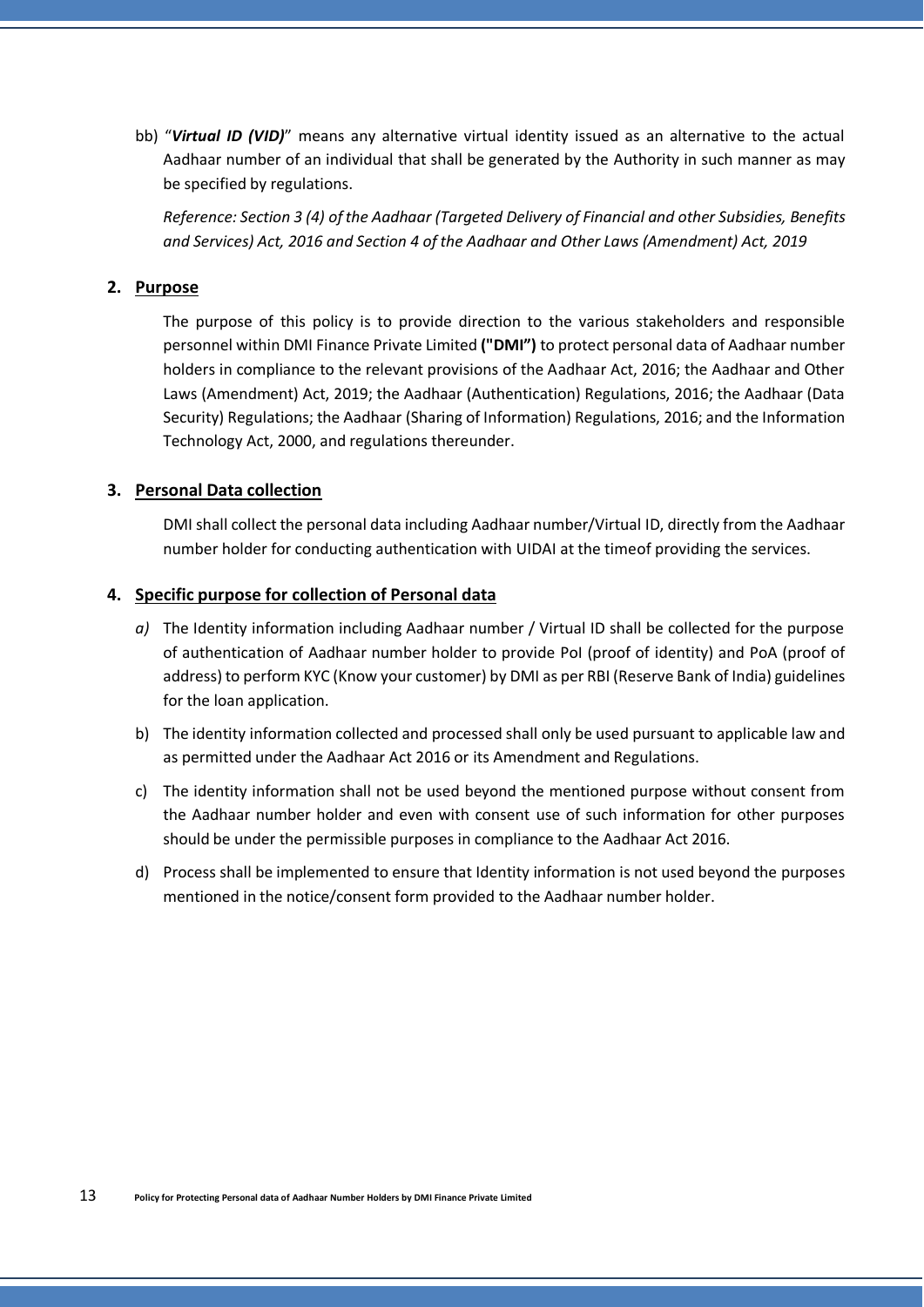# <span id="page-10-0"></span>**5. Notice / Disclosure of Information to Aadhaar number holder**

- a) Aadhaar number holder shall be provided relevant information prior to collection of identity information / personal data. These shall include:
	- The purpose for which personal data / identity information is being collected;
	- The information that shall be returned by UIDAI upon authentication;
	- The information that the submission of Aadhaar number or the proof of Aadhaar is mandatory or voluntary for the specified purpose and if mandatory the legal provision mandating it;
	- The alternatives to submission of identity information (if applicable);
	- Details of Section 7 notification (if applicable) by the respective department underthe Aadhaar Act, 2016, which makes submission of Aadhaar number as a mandatory or necessary condition to receive subsidy, benefit or services where the expenditure is incurred from the Consolidated Fund of India or Consolidated Fund of State. Alternate and viable means of identification for delivery of the subsidy, benefit or service may be provided if an Aadhaar number is not assigned to an individual;
	- The information that Virtual ID can be used in lieu of Aadhaar number at the time of Authentication;
	- The name and address of DMI Finance Private Limited, being the entity collecting and processing the personal data;
- b) Aadhaar number holder shall be notified of the authentication either through the e-mail or phone or SMS at the time of authentication and DMI shall maintain logs of the same.

# <span id="page-10-1"></span>**6. Obtaining Consent**

- a) Upon notice / disclosure of information to the Aadhaar number holder, consent shall be taken in writing or in electronic form on the website or mobile application or other appropriate means and **DMI** shall maintain logs of disclosure of information and Aadhaar number holder's consent.
- b) Legal department shall be involved in vetting the method of taking consent and logging of the same, and formal approval shall be recorded from the legal department.

# <span id="page-10-2"></span>**7. Processing of Personal data**

a) The identity information, including Aadhaar number, biometric /demographic information collected from the Aadhaar number holder by **DMI** shall only be used for the Aadhaar authentication process by submitting it to the Central Identities Data Repository (CIDR).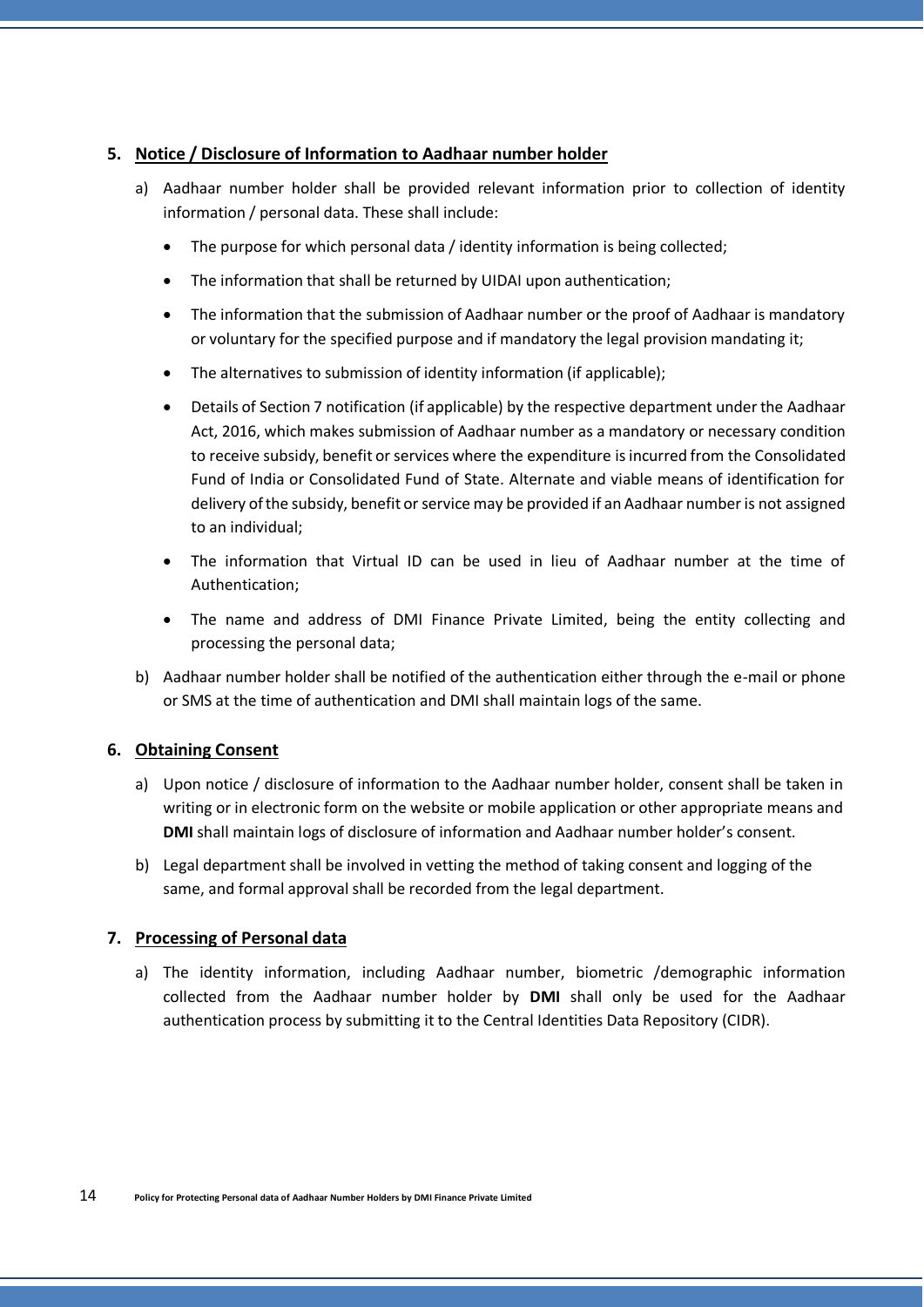- b) Aadhaar authentication or Aadhaar e-KYC shall be used for the specific purposes declared to UIDAI and permitted by UIDAI. Such specific purposes shall be notified to the residents / customers / Individuals at the time of authentication through disclosure of information notice;
- c) **DMI** shall not use the Identity information including Aadhaar number or e-KYC for any other purposes than allowed under *applicable laws prevalent in India from time to time,* and informed to the resident / customers / individuals at the time of Authentication.
- d) For the purpose of e-KYC, the demographic details of the individual received from UIDAI as a response shall be used for identification of the individual for the specific purposes of providing the specific services for the duration of the services.

## <span id="page-11-0"></span>**8. Retention of Personal Data**

The authentication transaction logs shall be stored for a period of two years subsequent to which the logs shall be archived for a period of five years or as per the regulations governing the entity, whichever is later and upon expiry of which period, barring the authentication transaction logs required to be maintained by a court order or pending dispute, the authentication transaction logs shall be deleted.

## <span id="page-11-1"></span>**9. Sharing of Personal data**

- a) Identity information shall not be shared in contravention to the Aadhaar Act 2016, its Amendment, Regulations and other circulars released by UIDAI from time to time.
- b) Biometric information collected shall not be transmitted over any network without creation of encrypted PID block as per Aadhaar Act and regulations;
- c) DMI shall not require an individual to transmit the Aadhaar number overthe Internet unless such transmission is secure and the Aadhaar number is transmitted in encryptedform except where transmission is required for correction of errors or redressal of grievances.

## <span id="page-11-2"></span>**10. Data Security**

- a) The Aadhaar number shall be collected over a secure application, transmitted over a secure channel as per specifications of UIDAI and the identity information returned by UIDAI shall be stored securely;
- b) The biometric information shall be collected, if applicable, using the registered devices specified by UIDAI. These devices encrypt the biometric information at device level and the application sends the same over a secure channel to UIDAI for authentication;
- c) OTP information shall be collected in a secure application and encrypted on the client device before transmitting it over a secure channel as per UIDAI specifications;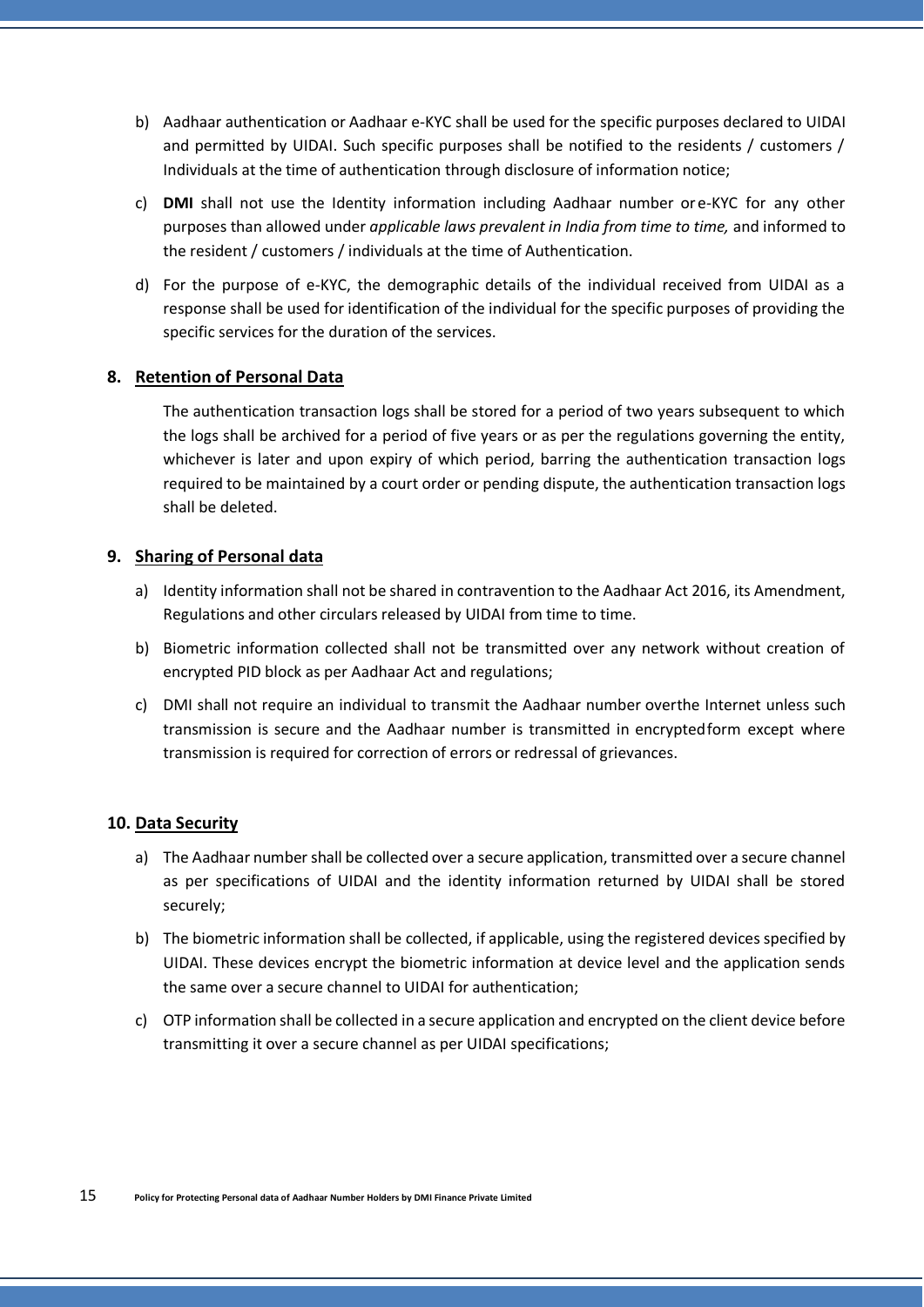- d) Aadhaar /VID number that are submitted by the resident / customer / individual to the requesting entity and PID block hence created shall not be retained under any event and entity shall retain the parameters received in response from UIDAI;
- e) e-KYC information shall be stored in an encrypted form only. Such encryption shall match UIDAI encryption standards and follow the latest Industry best practice;
- f) DMI has been classified as a Local AUA by UIDAI and does not store Aadhaar numbers of the customers / individuals / residents to maintain their privacy and security; *<Applicable to local AUAs>*
- *g)* DMI (as and when classified as Global AUA and KUA, in due course) shall, as mandated by law, encrypt and store the Aadhaar numbers and any connected data only on the secure Aadhaar Data Vault (ADV) in compliance to the Aadhaar data vault circular issued by UIDAI; *<Applicable to global AUAs>*
- h) The keys used to digitally sign the authentication request and for encryption of Aadhaar numbers in Data vault shall be stored only in HSMs in compliance to the HSM and Aadhaar Data vault circulars;
- i) **DMI** shall use only Standardisation Testing and Quality Certification (STQC) / UIDAI certified biometric devices for Aadhaar authentication (if biometric authentication is used);
- j) All applications used for Aadhaar authentication or e-KYC shall be tested for compliance to Aadhaar Act 2016 before being deployed in production and after every change that impacts the processing of Identity information; The applicationsshall be audited on an annual basis by information systems auditor(s) certified by STQC, CERT-IN or any other UIDAI recognized body;
- k) In the event of an identity information breach, the organisation shall notify UIDAI of the following:
	- A description and the consequences of the breach;
	- A description of the number of Aadhaar number holders affected and the number of records affected;
	- The privacy officer's contact details;
	- Measures taken to mitigate the identity information breach;
- l) Appropriate security and confidentiality obligations shall be implemented in the non-disclosure agreements (NDAs) with employees/contractual agencies /consultants/advisors and other personnel handling identity information;
- m) Only authorized individuals shall be allowed to access Authentication application, audit logs, authentication servers, application, source code, information security infrastructure. An access control list shall be maintained and regularly updated by organisation;
- n) Best practices in data privacy and data protection based on international Standards shall be adopted;
- o) The response received from CIDR in the form of authentication transaction logsshall be stored with following details: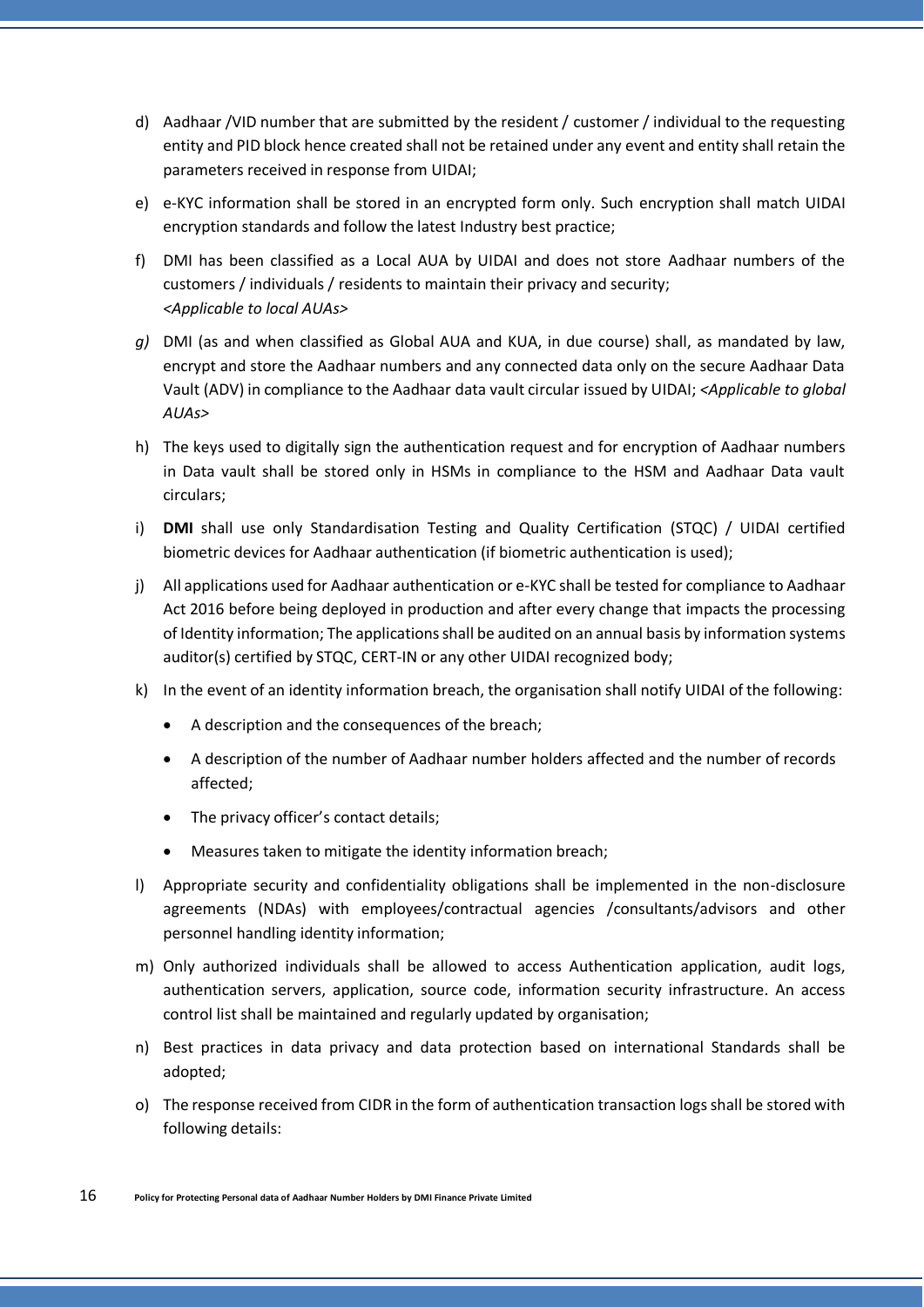- The Aadhaar number against which authentication is sought. In case of Local AUAs where Aadhaar number is not returned by UIDAI and storage is not permitted, respective UID token shall be stored in place of Aadhaar number;
- Specified parameters received as authentication response;
- The record of disclosure of information to the Aadhaar number holder at the time of authentication; and
- Record of consent of the Aadhaar number holder for authentication

but shall not, in any event, retain the PID information.

- p) An Information Security policy in-line with ISO27001 standard, UIDAI specific Information Security policy and Aadhaar Act 2016 shall be formulated to ensure Security of Identity information.
- q) Aadhaar numbers shall only be stored in Aadhaar Data vault as per the specifications provided by UIDAI.

# <span id="page-13-0"></span>**11. Rights of the Aadhaar Number Holder**

- a) The Aadhaar number holder has the right to obtain and request update of identity information stored with the organisation, including Authentication logs. The collection of core biometric information, storage and further sharing is protected by Section 29 of the Aadhaar Act 2016, hence the Aadhaar number holder cannot request for the core biometric information.
- b) DMIshall provide a processforthe Aadhaar number holder to view theiridentity information stored and request subsequent updation after authenticating the identity of the Aadhaar number holder. In case the update is required from UIDAI, same shall be informed to the Aadhaar number holder.
- c) The Aadhaar number holder may, at any time, revoke consent given to DMI for storing his e-KYC data, and upon such revocation, DMI shall delete the e-KYC data in a verifiable manner and provide an acknowledgement of the same to the Aadhaar number holder.
- d) The Aadhaar number holder has the right to lodge a complaint with the privacy officer who is responsible for monitoring of the identity information processing activities so that the processing is not in contravention of the law.

## <span id="page-13-1"></span>**12. Aadhaar Number Holder Access request**

- a) A process shall be formulated to handle the queries and process the exercise of rights of Aadhaar number holders with respect to their identity information / personal data. As part of the process it shall be mandatory to authenticate the identity of the Aadhaar number holder before providing access to any identity information.
- b) All requests from the Aadhaar number holder shall be formally recorded and responded to within a reasonable period.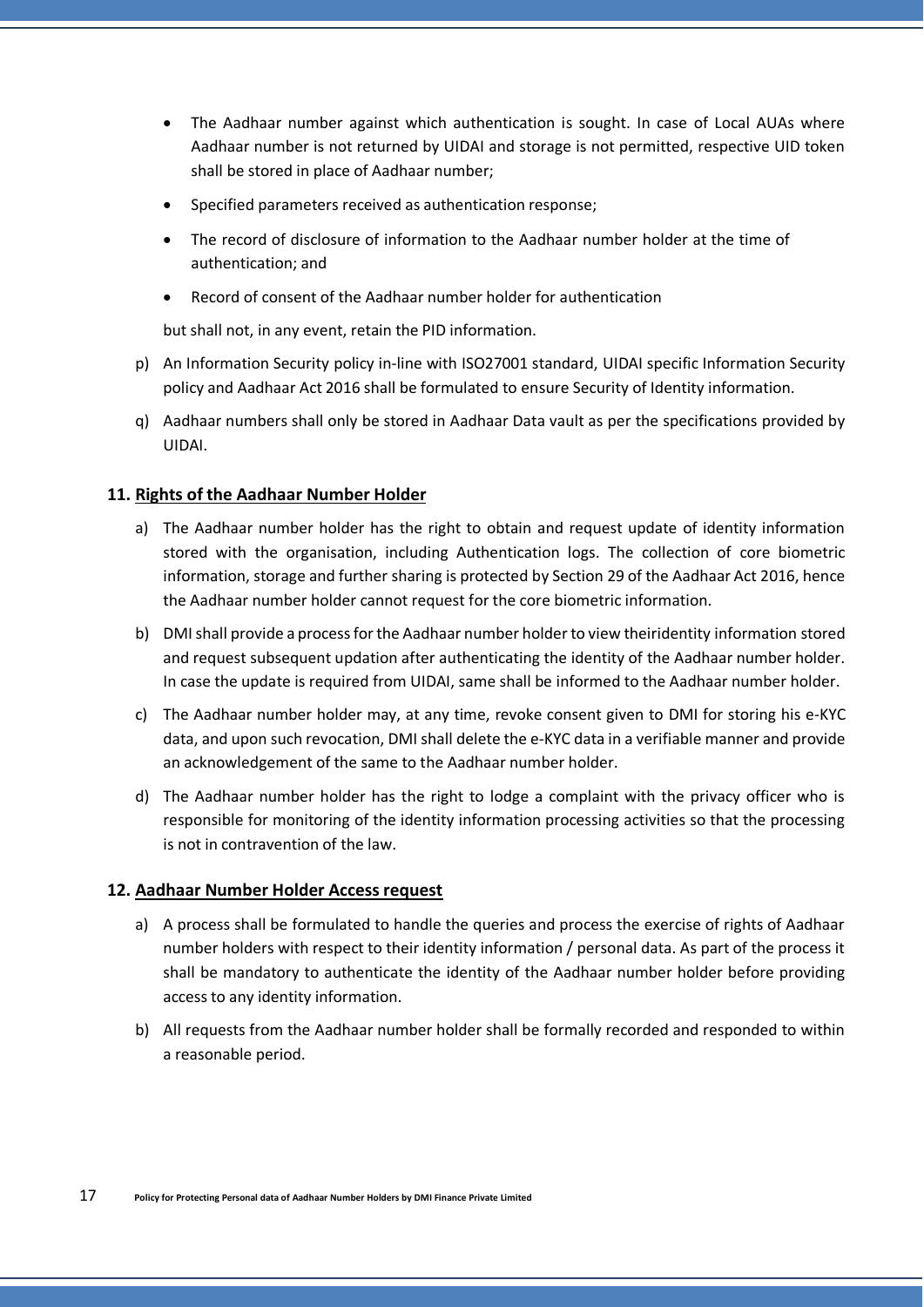c) Compliance to the relevant data protection  $/$  privacy law  $(s)$  shall be ensured.

#### <span id="page-14-0"></span>**13. Privacy by Design**

- a) Processes shall be established to embed privacy aspects at the design stage of any new systems, products, processes and technologies involving data processing of identity information of Aadhaar number holders;
- b) DMI, in possession of the Aadhaar number of Aadhaar number holders, shall not make public any database or records of the Aadhaar numbers unless the Aadhaarnumbers have been redacted or blacked out through appropriate means, both in print and in electronic form;
- c) Before going live with any new process that involves processing of identity information, the organisation shall ensure that Disclosure of information / Privacy notice in compliance to the Aadhaar Act 2016 is provided to the resident / customer / individual and that consent is taken and recorded in compliance to Aadhaar Act 2016;s
- d) Quarterly self-assessments shall be conducted to ensure compliance to disclosure of information and consent requirements;
- e) Privacy enhancing organizational and technical measures like anonymization, de-identification and minimization shall be implemented to make the collection of identity information adequate, relevant, and limited to the purpose of processing.

#### <span id="page-14-1"></span>**14. Governance and Accountability Obligations**

- a) A Privacy committee shall be established to provide strategic direction on Privacy matters
- b) A person (Privacy Officer) responsible for developing, implementing, maintaining and monitoring the comprehensive, organization-wide governance and accountability shall be designated to ensure compliance with the applicable laws.
- c) The name of the Privacy Officer and contact details shall be made available to UIDAI and other external agencies through appropriate channel;
- d) The Privacy Officer shall be responsible to assess privacy risks of processing Identity information / personal data and mitigate the risks;
- e) The Privacy Officer shall be independent and shall be involved in all the issues relating to processing of identity information;
- f) The Privacy Officer shall be an expert in data protection and privacy legislations, regulations and best practices;
- g) The Privacy Officer shall advise the top management on the privacy obligations;
- h) The Privacy Officer shall advise on high-risk processing and the requirement of data privacy impact assessments;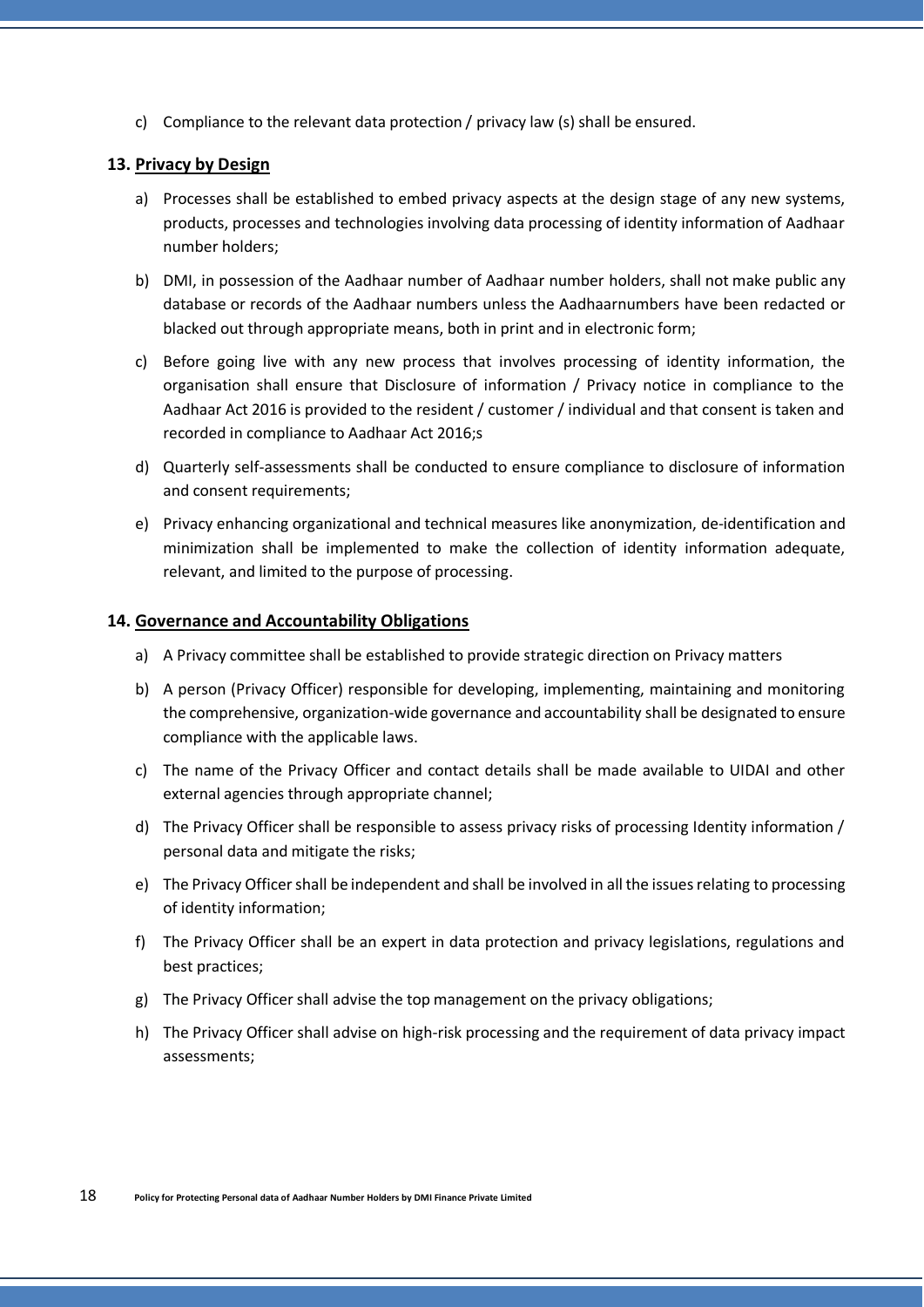- i) The Privacy Officer shall act as a point of contact for UIDAI for coordination and implementation of privacy practices and other external agencies for any queries;
- j) The Privacy Officer shall be responsible for managing privacy incidents and responding to the same;
- k) The Privacy Officer shall also be responsible for putting in place measures to create awareness and training of staff involved in processing identity information, about the legal consequences of data breach to the reputation of the organization;
- l) Privacy officer shall ensure that the Authentication operations, systems and applications areaudited by CERT-IN (Indian Computer Emergency Response Team), Standardisation Testing and Quality Certification (STQC) empanelled auditors or any other UIDAI recognised body atleast on anannual basis;
- m) Privacy officer shall conduct internal audits (through internal audit team) on a quarterly basis and monitor compliance through these audits against Aadhaar Act 2016;
- n) Privacy officer shall ensure that the front-end operators interacting with Aadhaar number holders are trained on a periodic basis to ensure they communicate the disclosure of information to the Aadhaar number holder, take consent appropriately after showing the screen to the Aadhaar number holder and ensure Security of identity information. Such trainings shall be documented for audit purposes;
- o) Aadhaar specific trainings to developers, systems admins and other users shall be provided to ensure they are aware of the obligations for their respective roles; Completion of such trainings shall be documented;
- p) Privacy officer shall be responsible to formally communicate this policy to allstakeholders and staff who need to comply with this policy; Any changesto the policy shall be communicated immediately;
- q) Privacy Officer shall facilitate formal Privacy performance reviews with the relevant stakeholders / Privacy Committee and suggest improvements. The reviews shall consider the results of various audits, privacy incidents, privacy initiatives, UIDAI requirements etc.

## <span id="page-15-0"></span>**15. Transfer of Identity information outside India is prohibited**

Identity information shall not be hosted or transferred outside the territory of India in compliance to the Aadhaar Act and its Regulations.

## <span id="page-15-1"></span>**16. Grievance Redressal Mechanism**

- a) Aadhaar number holders with grievances about the processing can contact the organisation's Privacy Officer via multiple channels like on the website, through phone, SMS, mobile application etc.
- b) Reasonable measures shall be taken to inform the residents / customers / individuals about the Privacy Officer and its contact details;